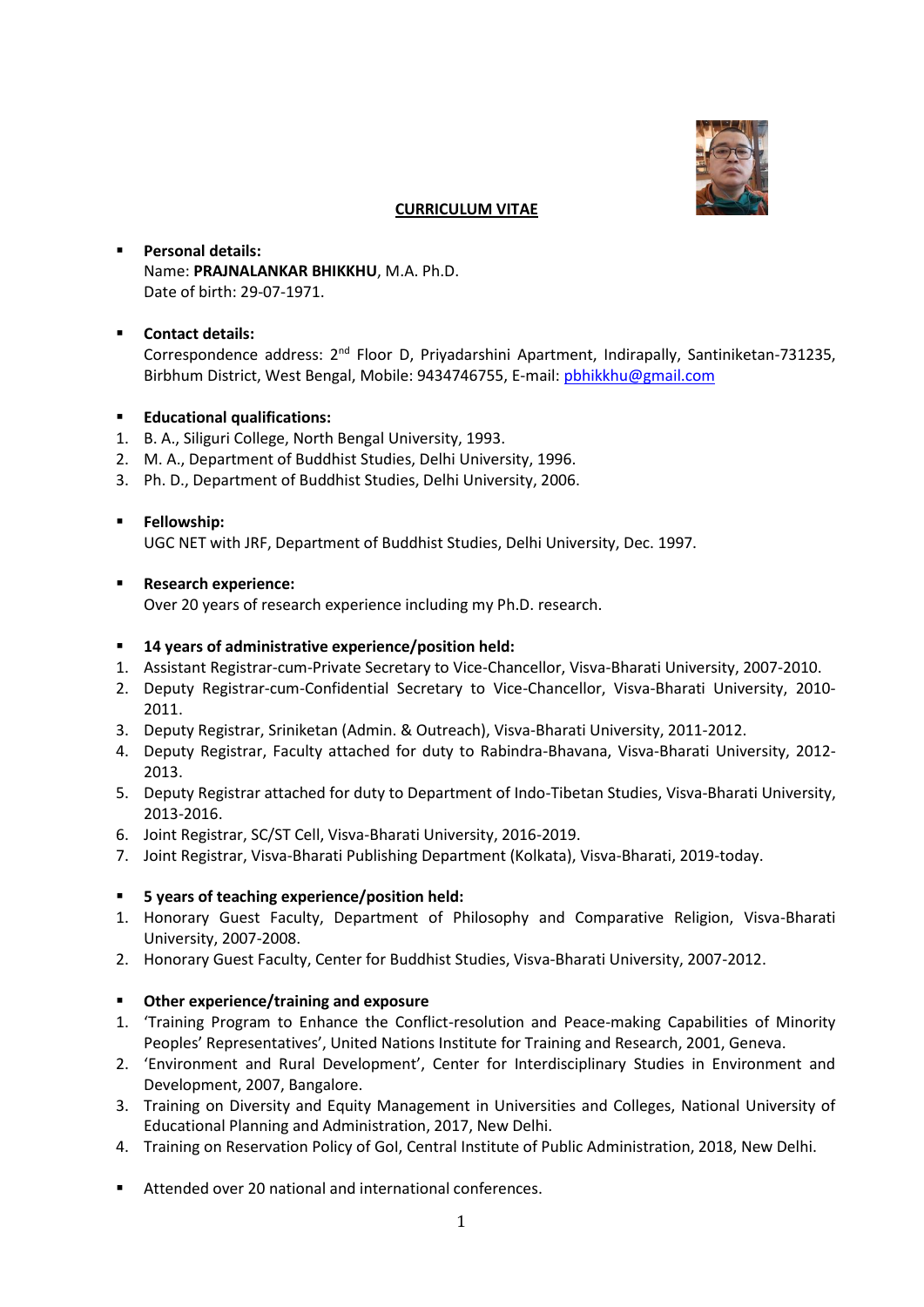# ▪ **Publication:**

# **(a) Co-edited Book**

- 1. Relevance of Dr. B. R. Ambedkar for Inclusive Development in India Inclusive Development, *Women Empowerment and Social Justice*, New Delhi Publishers, New Delhi, 2017.
- 2. *Human Rights and Social Justice: Theoretical Concepts and Practical Challenges*, New Delhi Publishers, New Delhi, 2018.

# **(b) Research Paper**

- 1. *The Chakma: A Missing Link of the Sakya Tribe?*, Andrea Loseries (ed.), *Buddhism and Its Social Significance for the Asian World*, Buddhist World Press, New Delhi, 2009.
- 2. *Buddhist Education in Peace and Happiness, The Visva-Bharati Quarterly*, Vol.18-19, Visva-Bharati University, Santiniketan, 2009-2010.
- 3. *The First Buddhist Council: Reaffirming the Collective Leadership, Democracy and Rule of Law in the Sangha*, *The Journal of the Department of Buddhist Studies, Vol. XXXVII*, Delhi University, 2010.
- 4. *Buddhism in Chittagong Hill Tracts: Past and Present,* Supriya, Kalpakan Sankarnarayan et al (ed.), *Buddhist Culture in Asia: Unity in Diversity, Vol. II,* Somaiya Publications, Mumbai, 2010.
- 5. *Bodhipathapradipa and Its Significance in Tibetan Buddhism*, Andrea Loseries (ed.), *Tantrik Literature and Culture*, Buddhist World Press, New Delhi, 2013.
- 6. *Truth as Found in Madhyamika School of Buddhist Philosophy and Its Significance in Understanding the True Meaning of Life,* Sanjib Kumar Das (ed.), *The Schematics Buddhism in India – Ideology and Genesis (Up to 13th Century),* Buddhist World Press, New Delhi, 2014.
- 7. *Is the Buddha Biased Against Women?,* Sanjib Kumar Das (ed.), *Bhikkhuni Sangha and Community*, Buddhist World Press, New Delhi, 2016.
- 8. *Buddhist Epistemology*, Sanjib Kumar Das (ed.), *What is Buddhist Studies,* Buddhist World Press, New Delhi, 2017.
- 9. *Development: Right and Responsibility,* Pal, Bhikkhu et al (ed.), *Relevance of Dr. B. R. Ambedkar for Inclusive Development in India – Inclusive Development, Women Empowerment and Social Justice*, New Delhi Publishers, New Delhi, 2017.
- 10. *Human Rights: An Instrument for Social Justice with Persons with Disabilities, Human Rights and Social Justice: Theoretical Concepts and Practical Challenges*, Pal, Bhikkhu et al (ed.), New Delhi Publishers, New Delhi, 2018.
- 11. *Buddha's 'Right Livelihood, Social Vision,* Vol.7, Issue; 1, Desh Vikash Publications, Visakhapattam, April-June 2020.
- 12. *Vision of Dalit Leaders, Especially Dr. B. R. Ambedkar for Modern India* and Its Challenges (coauthored), *Dalits in India*, Imrul Kayes Alam Sarkar (ed.), Ababil Books, Kolkata, 2020.

# ▪ **Membership of Various Bodies**

- 1. Advisory Body Member, SC, ST, OBC Employees Welfare Association of Visva-Bharati.
- 2. Member, Visva-Bharati Adhikarik Sabha (Officers Association of Visva-Bharati).

# ▪ **Award:**

Recipient of Dr. Ambedkar National Award for Peace and Justice (2014-2015), Dalit Open University, Deenapur.

# ▪ **Computer skill and language known:**  Knowledge in MS Office, e-mail and internet and English, Bengali and Hindi.

- **Extra-curricular activity:**  Religious and social services, meditation and counselling.
- **Area of interest:**